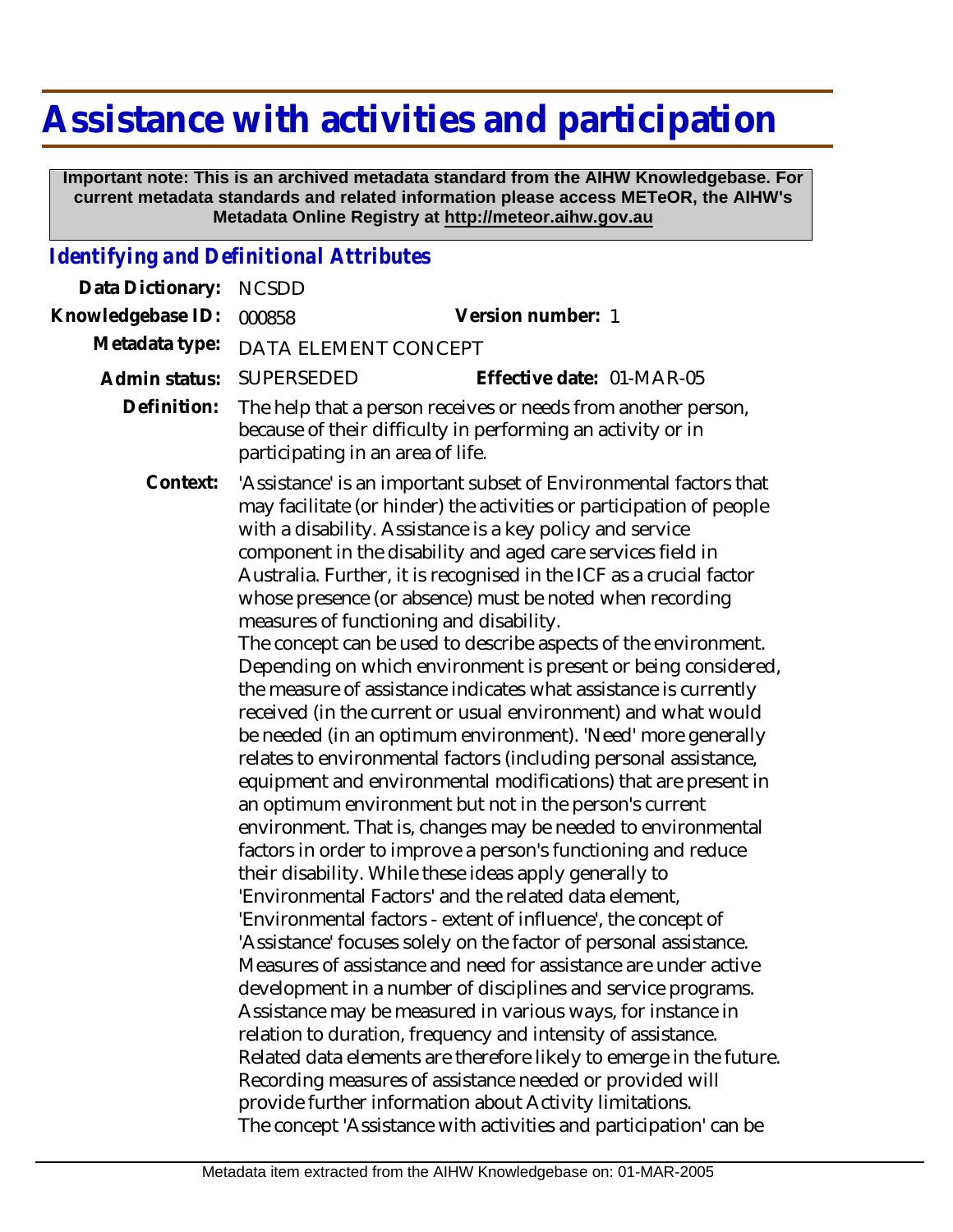used in conjunction with the data element 'Activity - level of difficulty'.

## *Relational and Representational Attributes*

**Datatype:**

relates to the data element Body structures version 1 relates to the data element concept Disability version 2 relates to the data element concept Functioning version 1 relates to the data element concept Activity - functioning, disability and health version 1 relates to the data element concept Participation - functioning, disability and health version 1 relates to the data element Body functions version 2 relates to the data element Impairment extent version 2 relates to the data element Activities and participation domains version 2 relates to the data element Activity - level of difficulty version 2 relates to the data element Participation extent version 2 relates to the data element Participation satisfaction level version 2 relates to the data element Environmental factors version 2 relates to the data element Environmental factors - extent of influence version 2 relates to the data element Disability grouping version 2 **Related metadata:**

## *Administrative Attributes*

Source Document: World Health Organization (WHO) 2001. ICF: International Classification of Functioning, Disability and Health. Geneva: WHO.

Australian Institute of Health and Welfare (AIHW) 2003. ICF Australian User Guide Version 1.0. Canberra: AIHW.

**Source Organisation:** World Health Organization

Comments: The ICF was endorsed by the World Health Assembly in 2001 and is a core member of the WHO family of health related classifications. Further information on the ICF can be found in the ICF itself and the ICF Australian User Guide (AIHW 2003) and the following websites: - Australian Collaborating Centre ICF website

http://www.aihw.gov.au/disability/icf/index.html

- WHO ICF website:

http://www3.who.int/icf/icftemplate.cfm